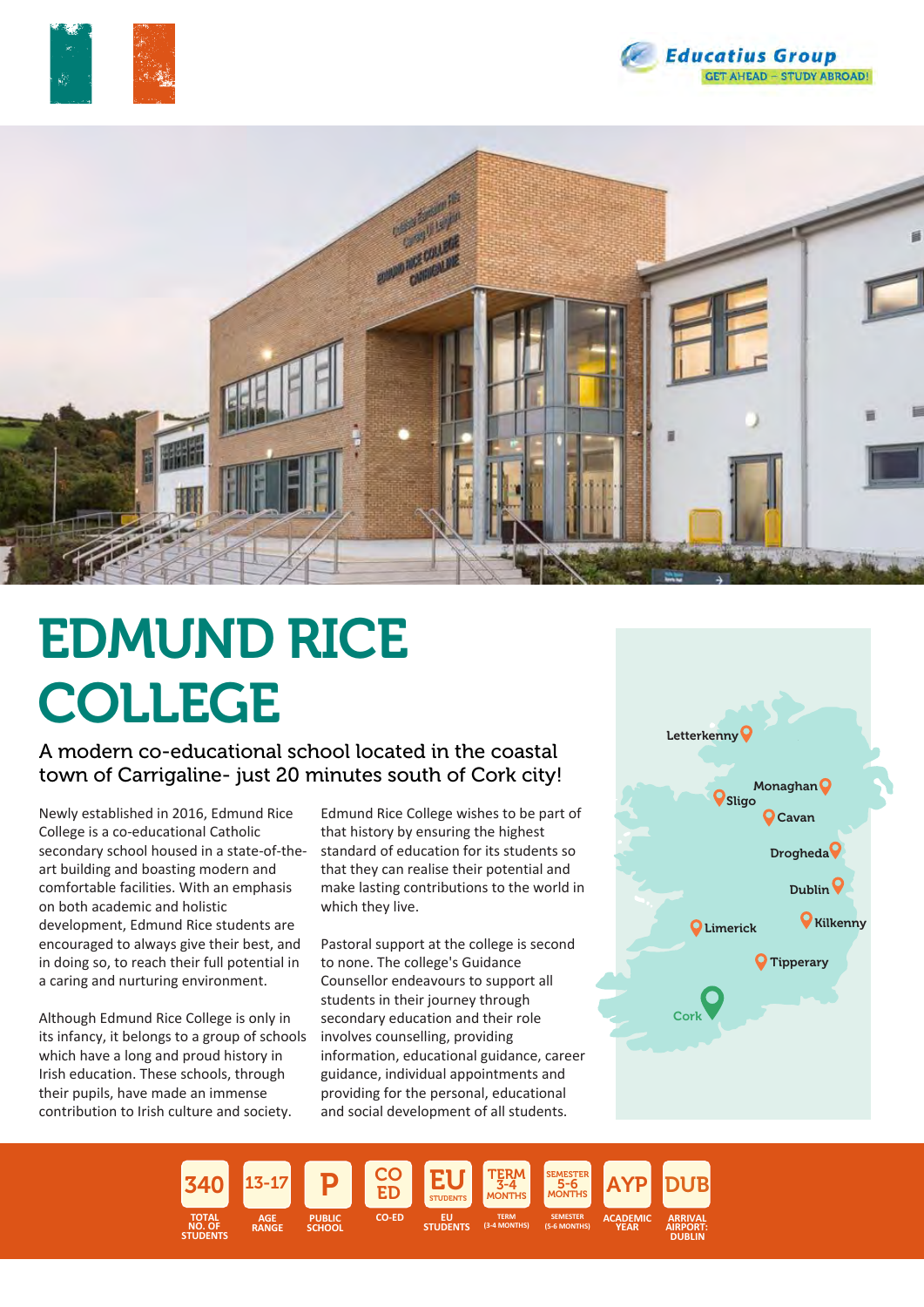

## EDMUND RICE COLLEGE

#### STUDY OPPORTUNITIES

Junior Cycle (Junior Certificate) Transition Year Senior Cycle (Leaving Certificate)





## SCHOOL SUBJECTS

## JUNIOR CYCLE SUBJECTS

#### **Core Subjects:**

English, Maths, Religious Education, History, Geography, Science, Physical Education, Civil Social & Political Education, Social Personal & Health Education, ICT

**Optional Subjects:** Home Economics, Technical Graphics, Technology, Art, Music, Business Studies, Woodwork, Spanish, German, French

## SENIOR CYCLE SUBJECTS

**Core Subjects:** English, Maths

#### **Optional Subjects:**

Accounting, Art, Biology, Business, Chemistry, Construction Studies, Design & Communication Graphics, Geography, German, History, Home Economics, Music, Physics